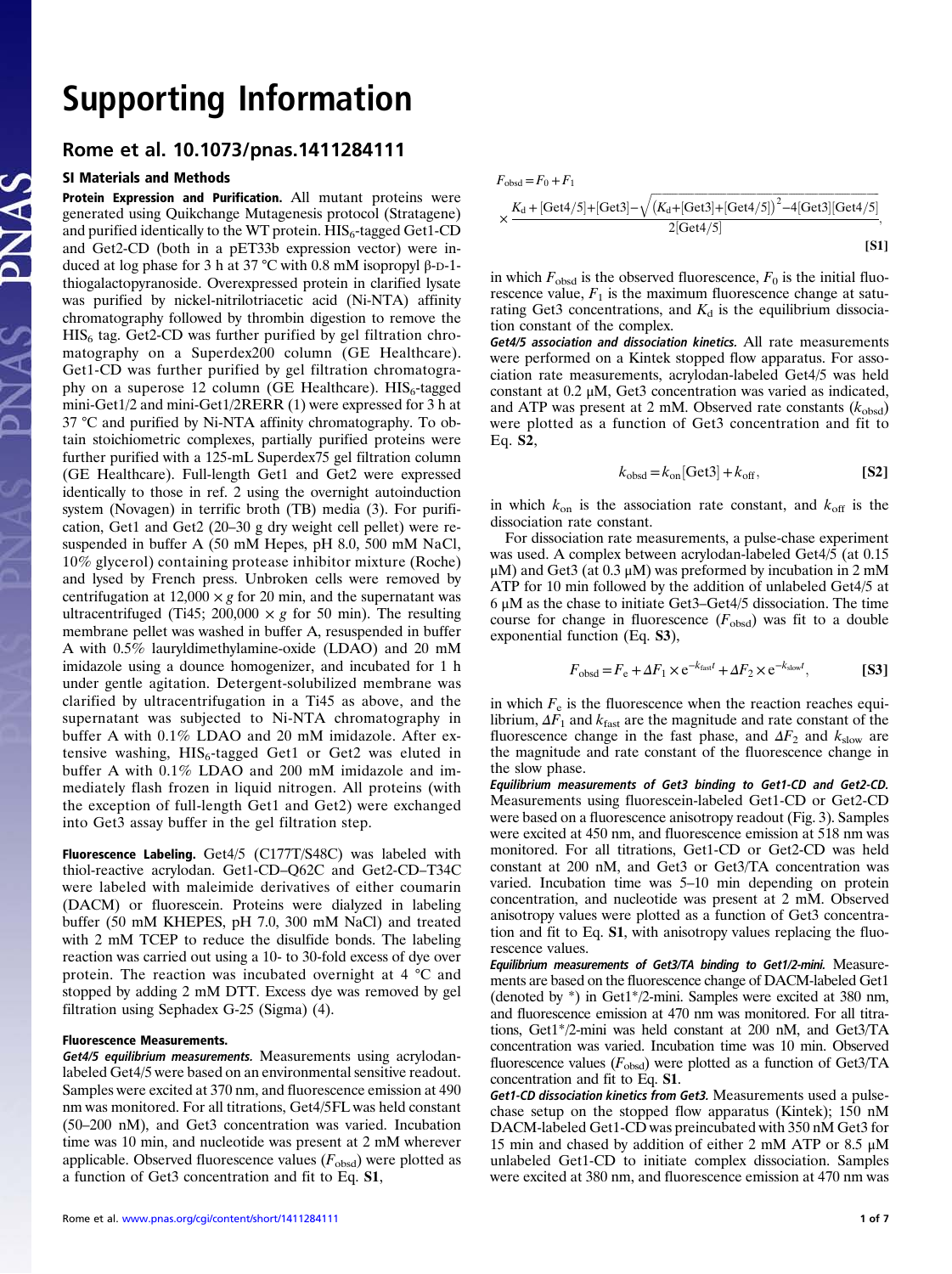monitored. The time course for change in fluorescence  $(F_{obsd})$ was fit to Eq. S3.

Kinetics of mant-ATP dissociation from Get3. Measurements are based on FRET between mant-ATP and a native tryptophan in Get3 (5) using a pulse-chase setup on a stopped flow apparatus (Kintek). A complex between mant-ATP (at 15  $\mu$ M) and Get3 (1.5  $\mu$ M) was preformed by incubation for 20 min followed by addition of either Get1 (at  $2.5 \mu M$ ) or excess ATP (2 mM) to initiate complex dissociation. The time course for change in donor (mant-ATP) fluorescence  $(F_{obsd})$  was fit to Eq. **S3**.

Reconstitution of PLs. PLs containing Get1, Get2, or the Get1/2 complex were prepared as previously described (2) with modifications. The following mixture was assembled in a volume of 300–400 μL: 2–3 μM membrane protein, 87 mg washed and degased biobeads (SM-2; Bio-Rad), 30 μL 20 mg/mL lipids (4:1 phosphatidylcholine:phosphatidylethanolamine), and 300 μL reconstitution buffer (50 mM KHEPES, pH 7.4, 500 mM potassium acetate, 5 mM magnesium acetate, 250 mM sucrose, 1 mM DTT, 0.25% deoxy-BigCHAP). The mixture was incubated overnight with gentle agitation at 4 °C. For Get2-PL, additional optimization was needed for efficient protein incorporation. The following adjustments yielded robust reconstitution: 600-μL volume protein/lipid mixture (at the concentrations noted above) in reconstitution buffer was incubated with 40 mg biobeads overnight followed by a second incubation with 87 mg freshly added biobeads for 2 h. After biobead removal, 5 volumes cold water was added to the reaction and then pelleted at 311,000  $\times g$  for 30 min. The resulting PL-containing pellet was resuspended in 70–200 μL membrane buffer (50 mM KHEPES, pH 7.4, 100 mM potassium acetate, 5 mM magnesium acetate, 250 mM sucrose, 1 mM DTT). PL concentration was determined by SDS/PAGE with a known amount of recombinant Get1 or Get2 protein using silver stain (Thermo). Note that Get1 stains much more strongly than Get2 by silver stain.

PL Sedimentation Assay. For Get1-PL binding assays, 20 nM Get1- PL or an equivalent volume of empty PL was mixed with 40 nM Get3 or Get3/TA in Get3 assay buffer and 2 mM ATP (where indicated) in a total volume of 150 μL. For Get2-PL binding assays, 96 nM Get2-PL or an equivalent volume of empty PL was mixed with 500 nM Get3 or Get3/TA in Get3 assay buffer and 2 mM ATP (optional) in a total volume of 150 μL. The reactions were incubated for 10 min at room temperature and then ultracentrifuged at  $434,000 \times g$  for 30 min. The resulting pellet was resuspended in gel loading dye and analyzed by SDS/PAGE and silver staining. Protein bands were quantified using Image QuantTL (GE Healthcare). All values were subtracted from the control with empty PL (set as zero) and normalized to the strongest binder (set as 100%) in each dataset. Comparing Get3

- 1. Wang F, Whynot A, Tung M, Denic V (2011) The mechanism of tail-anchored protein insertion into the ER membrane. Mol Cell 43(5):738–750.
- 2. Mariappan M, et al. (2011) The mechanism of membrane-associated steps in tailanchored protein insertion. Nature 477(7362):61–66.
- 3. Studier FW (2005) Protein production by auto-induction in high density shaking cultures. Protein Expr Purif 41(1):207–234.
- 4. Zhang X, Kung S, Shan S-O (2008) Demonstration of a multistep mechanism for assembly of the SRP x SRP receptor complex: Implications for the catalytic role of SRP RNA. J Mol Biol 381(3):581–593.

with Get3/TA binding, the values obtained for Get3/TA were multiplied by one-half to account for the fact that Get3/TA is a tetramer, whereas Get3 is a dimeric.

Get3 Recycling Assay. Experiments using Get1-PL (Fig. 7A) were initiated by preincubating the following mixture for 10 min at room temperature: 100 nM Get1-PL or an equivalent volume of empty PL, 100 nM  $HIS_6$ -Get3, and ATP (at indicated concentrations) in a total volume of 150 μL in Get3 assay buffer. Get4/5 (at indicated concentrations) was then added for an additional 10 min, and the reaction was pelleted as described for the sedimentation assay. Get3 was detected by Western blotting using an anti-His antibody (Qiagen). Experiments with yRM were initiated by preincubating the following mixture for 10 min at room temperature:  $0.16 A_{280}$ /mL  $\Delta$ get3 yRM, 50 nM HIS<sub>6</sub>-Get3, and ATP (at indicated concentrations) in a total volume of 150 μL in Get3 assay buffer. Get4/5 (at indicated concentrations) was then added for an additional 10 min, and the reaction was ultracentrifuged (TLA100; 436,000  $\times g$  for 10 min). Equivalent amounts of the soluble and pellet fractions were analyzed by Western blot against HIS.

Kar2 Secretion Assay. Kar2 secretion assays were carried out as described in ref. 6. For Western blot analysis, Kar2 anti-rabbit antibody was used at 1/3,000 dilution. The protein bands were quantified using Image QuantTL (GE Healthcare).

Insertion Assays. All in vitro translation and translocation assays were carried out as described in ref. 5. The substrate used was full-length yeast Sbh1 containing a C-terminal opsin tag. For the experiments in Fig. S4,  $\left[\right]$ <sup>35</sup>S]methionine-labeled Sbh1 was translated in yeast extracts. Get3/Sbh1-opsin targeting complexes were purified from the extract using an  $HIS<sub>6</sub>$  tag on Get3 and presented to  $4 A_{280}$ /mL yRM or PLs at indicated concentrations for 40 min at 26 °C. Completed reactions were prechilled on ice for 25 min and treated with 2  $\mu$ L 1 mg/mL proteinase K in a 20  $\mu$ L volume for 10 min. Digestions were quenched with 5 mM PMSF followed by resuspension in boiling  $2 \times$  SDS gel loading dye. Reactions were analyzed by SDS/PAGE and autoradiography. For the experiments in Fig. S2, recombinant Get3 was coexpressed with  $HIS_6$ -Sbh1-opsin (5). The complex was purified as described (5) and incubated with yRM at indicated concentrations in Get3 assay buffer and 4 mM ATP (if indicated) for 45 min at 26 °C. The reaction was loaded on a 50-μL sucrose cushion (0.5 M in assay buffer) and separated into supernatant and pellet fractions by ultracentrifugation at  $434,000 \times g$  for 30 min. Sbh1 was detected by anti-HIS Western blot, and the glycosylation product was verified by Endo H treatment following the manufacturer's instructions (P0702; NEB).

<sup>5.</sup> Rome ME, Rao M, Clemons WM, Shan S-O (2013) Precise timing of ATPase activation drives targeting of tail-anchored proteins. Proc Natl Acad Sci USA 110(19): 7666–7671.

<sup>6.</sup> Schuldiner M, et al. (2008) The GET complex mediates insertion of tail-anchored proteins into the ER membrane. Cell 134(4):634–645.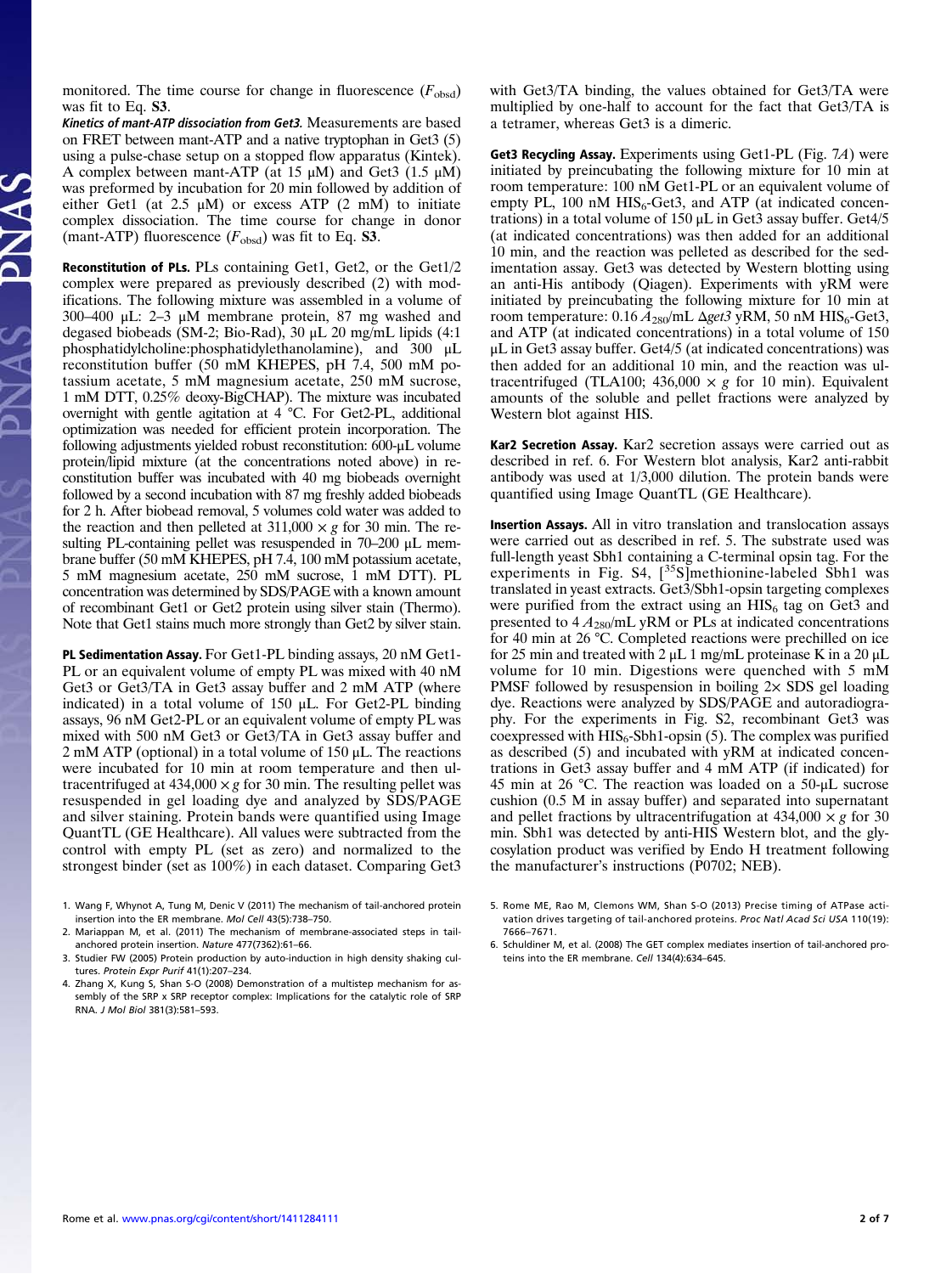

Fig. S1. Overlay of the binding sites of (Left) Get4 and Get2 and (Right) Get4 and Get1 on the Get3 dimer (1).

1. Gristick H, et al. (2014) Crystal structure of ATP-bound Get3-Get4-Get5 complex reveals regulation of Get3 by Get4. Nat Struct Mol Biol 21(5):437–442.



\*Estimates are accurate within two-fold. The range associated with the recombinant complex arise from uncertainty in the number of TA substrate bound in each complex. The range associated with the in vitro translated complex arise from potential loss of the linear increase in translocation efficiency at yRM concentrations above 5.3 A280 units.

Fig. S2. Interaction of Get3 with Get4/5 (related to Fig. 1). (A) Fluorescence emission spectra of 100 nM acrylodan-labeled Get4/5 with (black) and without (red) 500 nM Get3. (B) Multiple-turnover ATPase assay with 2.0 μM Get3 alone or in complex with 8.0 μM WT (black) or acrylodan-labeled (red) Get4(C177T, S48C)/Get5. All assays contained 200 μM ATP. (C) Bacterially expressed recombinant Get3/HIS6-Sbh1-opsin complex was presented to yRM for insertion. (Left) Verification of translocated (glycosylated) Sbh1-opsin band in the membrane fraction and its sensitivity to endoH treatment. (Right) Quantification of the insertion of the recombinant Get3/HIS<sub>6</sub>-Sbh1-opsin complex into various amounts of yRMs. The yRM-associated fraction is shown (Materials and Methods). (D) Comparison of the amount of TA inserted for the Get3/TA complex generated recombinantly (this work) and that generated by in vitro translation (1). A.U., arbitrary unit; Sup, supernatant.

1. Mariappan M, et al. (2011) The mechanism of membrane-associated steps in tail-anchored protein insertion. Nature 477(7362):61–66.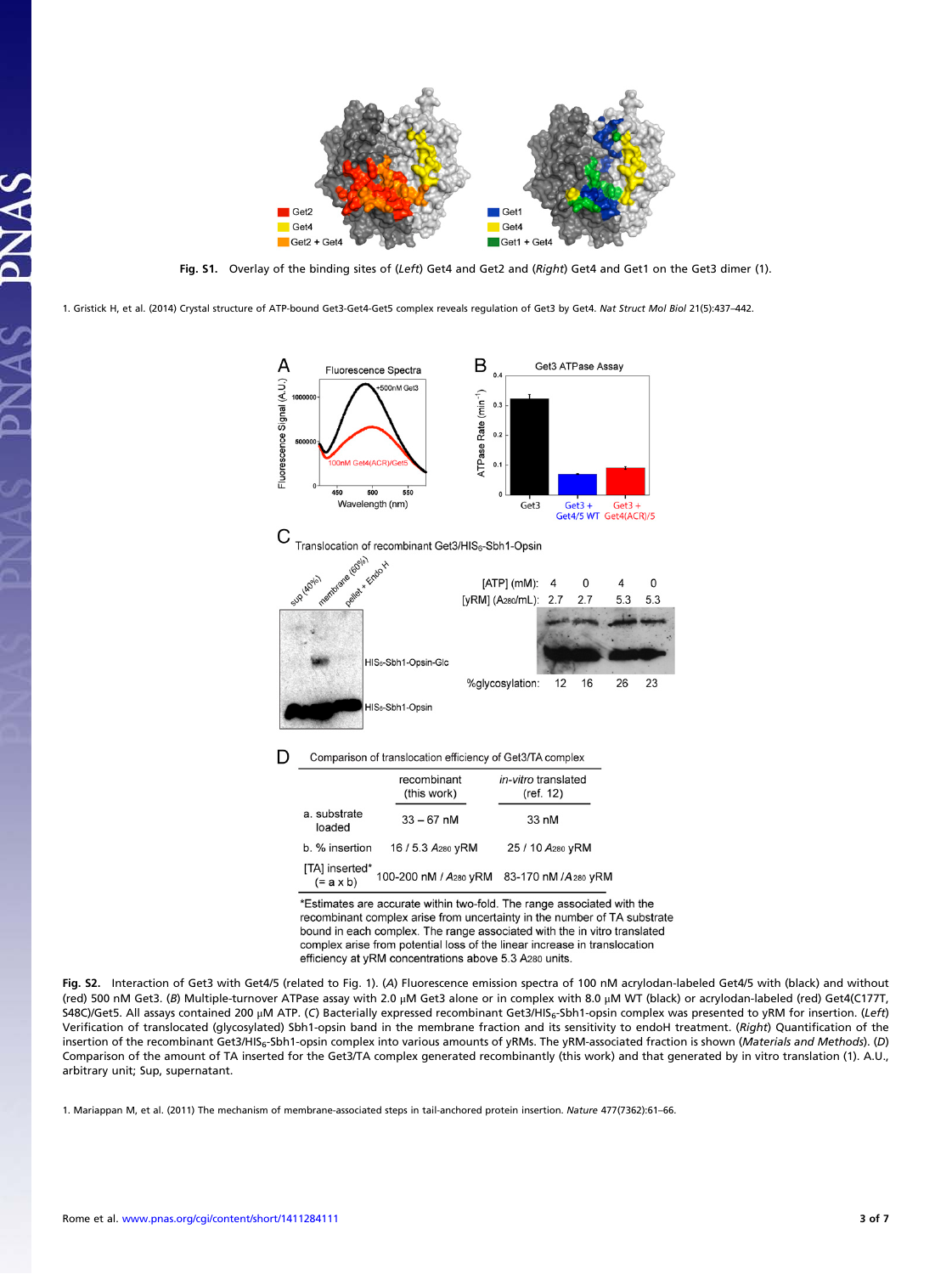

Fig. S3. The interaction of Get3 with Get1-CD and Get2-CD (related to Fig. 3). (A) Fluorescence emission spectra of 150 nM DACM-labeled Get1-CD alone (red) or in the presence of the following: 400 nM Get3 (blue), 400 nM Get3 and 2.3 mM ATP (green), or 400 nM Get3, 2.3 mM ATP, and 17 μM unlabeled Get1 (orange). (B) Pull-down assay of HIS<sub>6</sub>-tagged Get3 with (Left) untagged WT Get2-CD or Get2(T34C)-CD and (Right) untagged WT Get1-CD or Get1(Q62C)-CD. Controls with no Get3-HIS<sub>6</sub> are shown for comparison. (C) Summary of the fluorescence anisotropy end points for complexes of Get1-CD and Get2-CD with the Get3/TA complex in the ADP or apo states. (D) Cartoon showing dye placement (cyan) on (Left) Get2 T34C (red; Protein Data Bank ID code 3ZS9) and (Right) Get1 Q62C (purple; Protein Data Bank ID code 3ZS8) in their respective complexes with the Get3 dimer (yellow). A.U., arbitrary unit.

JAS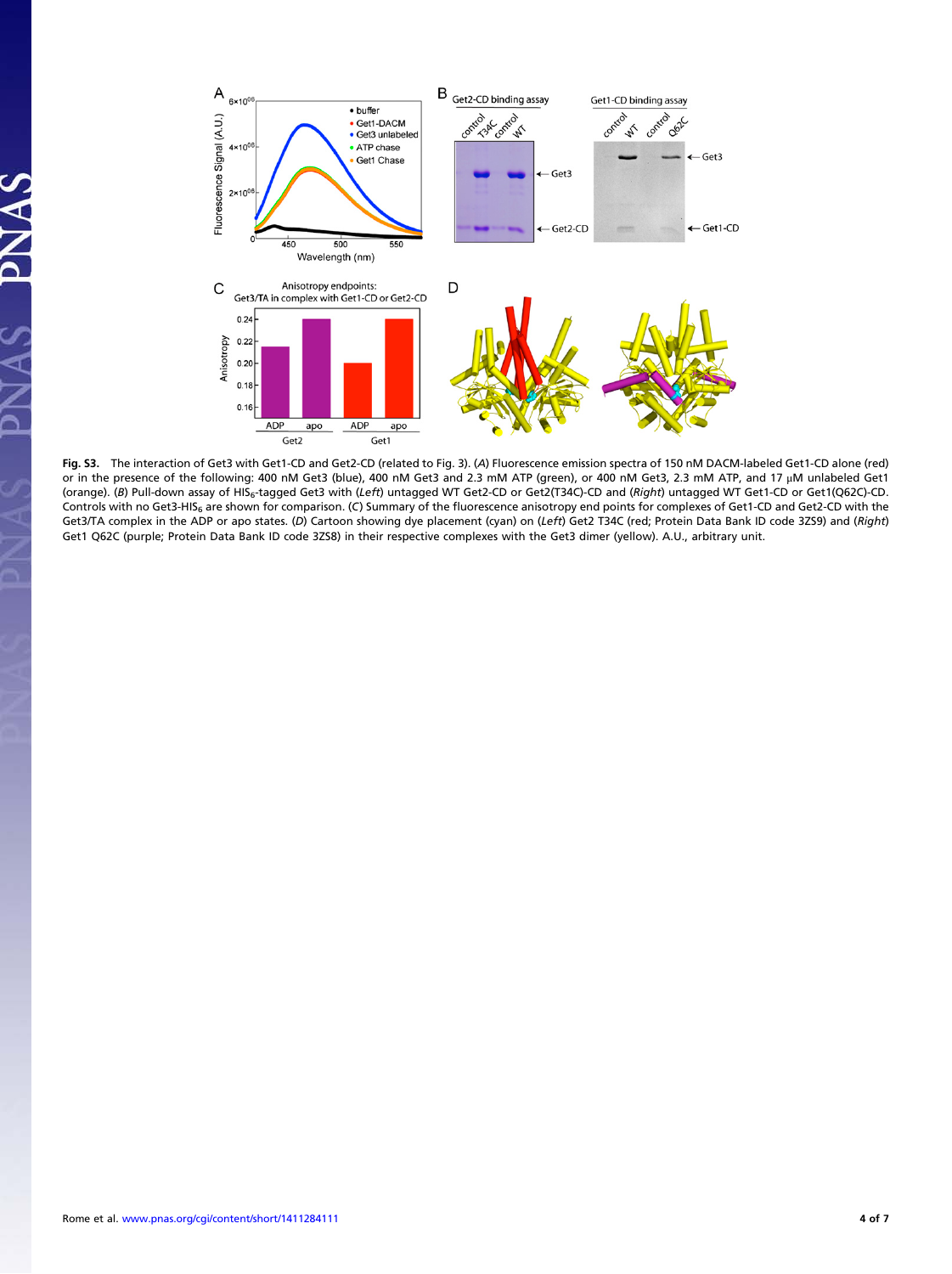

Fig. S4. Reagents for generating Get1/2-PL (related to Fig. 5). (A) SDS/PAGE showing the purification of full-length Get1 and Get2 in detergent as described in Materials and Methods. (B) Silver-stained gel containing Get2-PL and increasing amounts of recombinant Get2. Band intensity of Get2 in PL was quantified using known amounts of recombinant Get2 as a standard for concentration determination. C is the same as B but with Get1-PL and Get1/2-PL. (D) Get3/Sbh1-<br>opsin targeting complexes labeled with <sup>35</sup>S-Met were purified from y to yRM, Get1/2 PLs, or empty liposomes as indicated. Insertion was analyzed by protection against proteinase K (Materials and Methods). Targeting complexes inserted into yRMs also contained a proteinase K-resistant fragment glycosylated to 55% efficiency. Det. Sol, detergent soluble; F/T, flow-through; FL, fulllength; Glc, glycosylated; PF, protected fragment; Sup, supernatant.

PNAS

 $14S$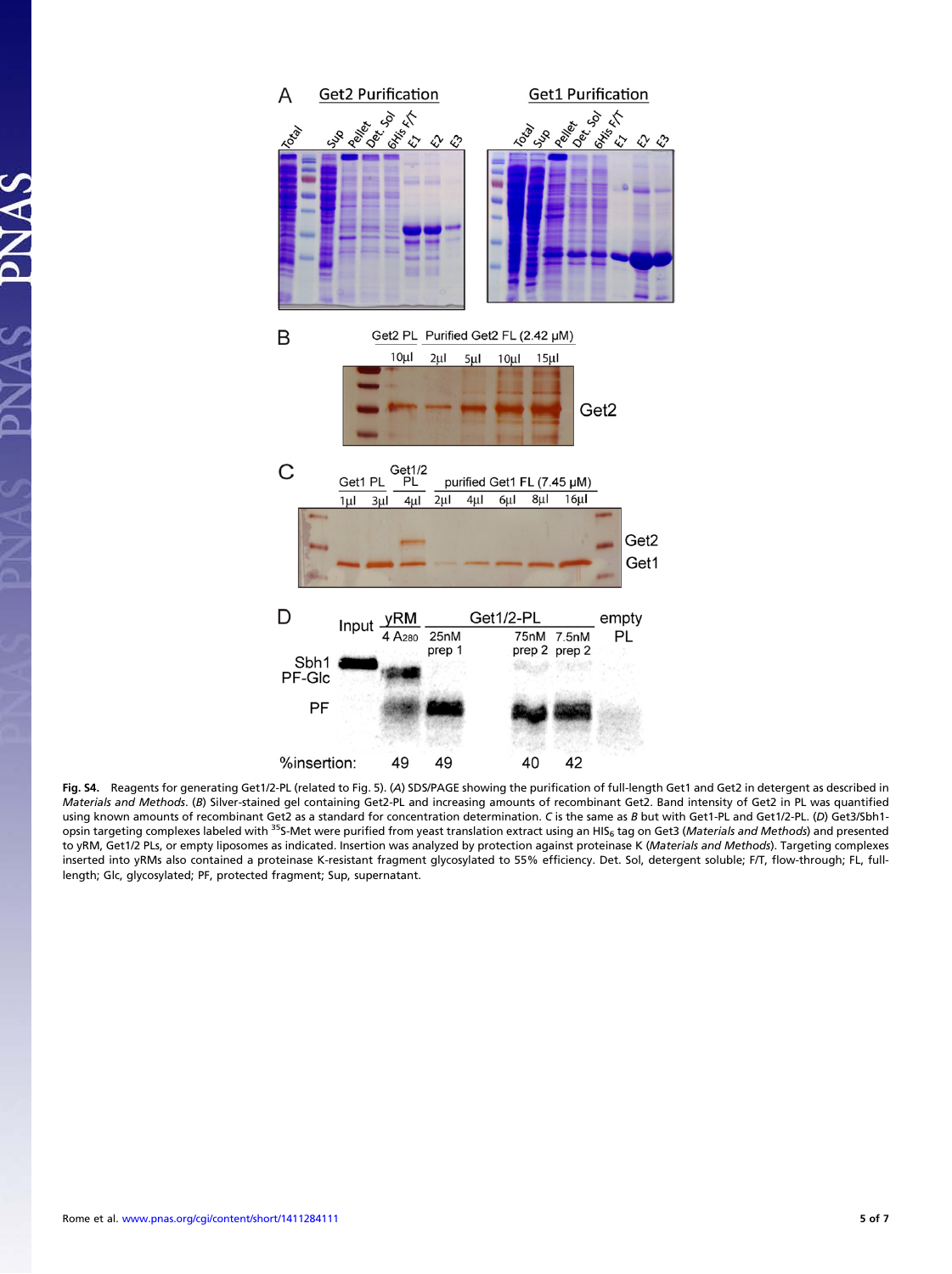

Fig. S5. Get4/5 aids in recycling Get3 from the ER membrane (related to Fig. 7). (A) Release of Get3 from yRMs by WT and mutant Get4/5. HIS<sub>6</sub>-Get3 was preincubated with yRMs for 15 min in 4 mM ATP and chased with either WT Get4/5 or binding-deficient mutant Get4/5 (YYE). RMs were sedimented as in Fig. 5, and HIS<sub>6</sub>-Get3 was detected by Western blot using anti-HIS antibody. (B) In vivo assay for TA targeting based on Kar2p secretion (related to Fig. 7). Western blot of secreted Kar2p from the indicated yeast strains (WT, Δget3, Δget4, and Δsgt2) detected it using an anti-Kar2p antibody. Lower shows quantification of the Western blot.

AS PNAS